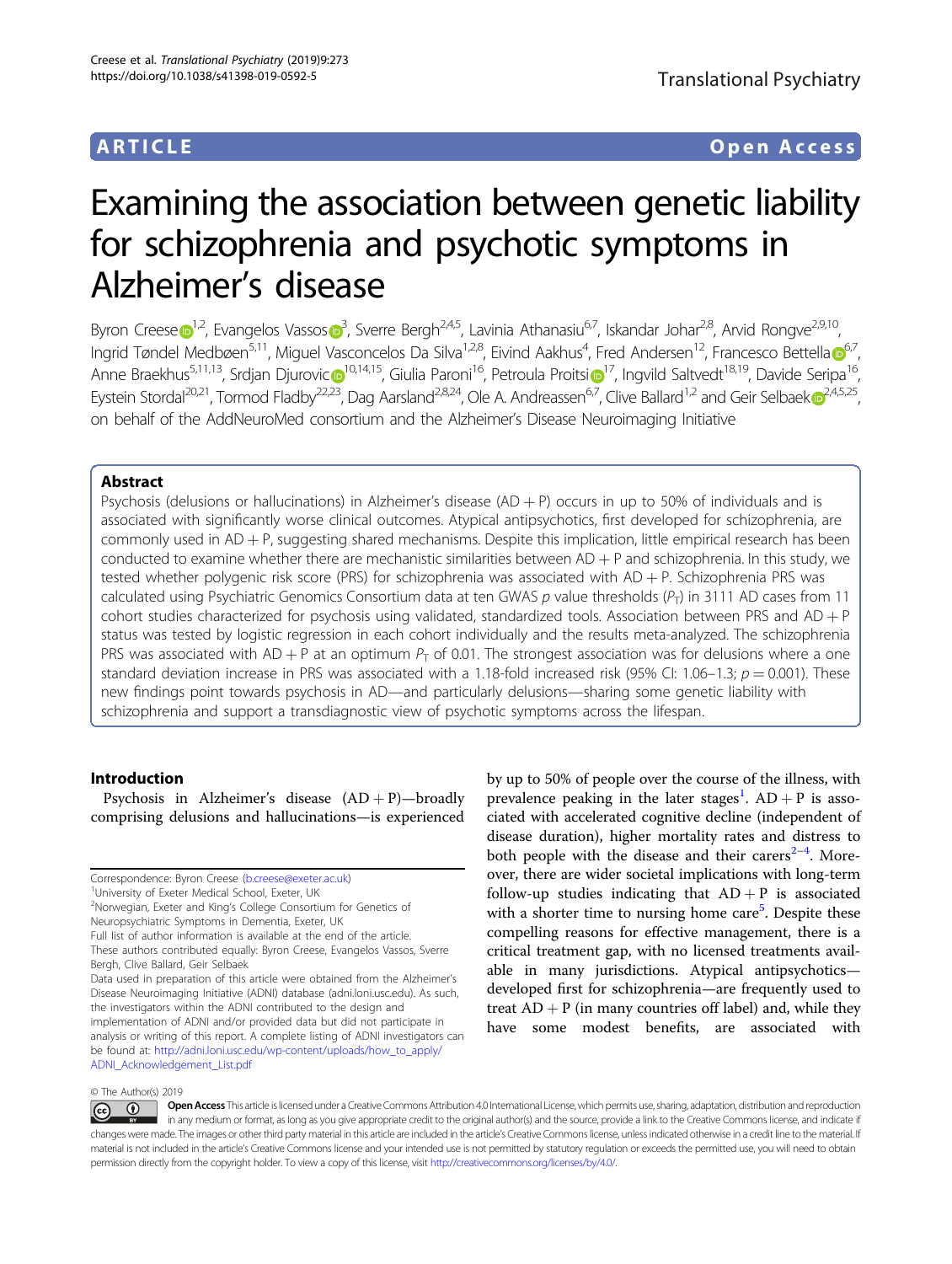considerable harms, including a 1.5- to 1.8-fold increase in mortality and a threefold increase in stroke<sup>[6](#page-9-0)</sup>.

Clinically useful alternatives to antipsychotics are scarce. There are only two new antipsychotic compounds in phase II or later stages of development (pimavanserin and MP-101) but both are refinements of existing mechanisms of action of atypical antipsychotics targeting mechanisms relevant to schizophrenia (e.g. 5HT2A, mGluR2/3) and side effects remain a concern<sup>[7](#page-9-0)</sup>. The limited understanding of the biological mechanisms underpinning  $AD + P$  represents a major challenge to the effective targeting of existing treatments and the identification of novel treatment targets.

One key question is whether some or all of the psychotic symptoms experienced by people with AD have a similar basis to schizophrenia. Phenomenologically the psychotic symptoms in each are different; in AD visual hallucinations are more common than auditory hallucinations, delusions are usually simple, and the first rank symptoms of schizophrenia are very rare. In addition, schizophrenia is characterized by both positive and negative symptoms. While negative symptoms can also accompany psychosis in AD, consensus is yet to be reached on whether these other neuropsychiatric symptoms form part of the  $AD + P$  clinical syndrome. Despite the different phenomenology, atypical antipsychotics confer some treatment benefits in some cases of  $AD + P<sup>8</sup>$  $AD + P<sup>8</sup>$  $AD + P<sup>8</sup>$ , and similar neuropsychological deficits in processing speed and executive function have been observed in individuals with very-late-onset schizophrenia-like psychosis and  $AD + P<sup>9</sup>$  $AD + P<sup>9</sup>$  $AD + P<sup>9</sup>$ , suggesting some overlap.

A transdiagnostic hypothesis, proposing a mechanistic overlap between  $AD + P$  and schizophrenia, is gaining some traction<sup>[10](#page-9-0)</sup> and is supported by genetic studies of psychosis in adolescence, the general adult population and Huntington's disease all showing overlap with schizo-phrenia<sup>[11](#page-9-0)–13</sup>. In view of these findings and the high her-itability of schizophrenia<sup>[14](#page-9-0)</sup> and of  $AD + P$  (estimated at 81% and 61% respectively)<sup>[15](#page-9-0)</sup>, it is logical to look for common genetic underpinnings of the two disorders. Comparative studies examining common mechanisms between AD and schizophrenia point towards synaptic elimination and disruption, and telomere length $16-18$  $16-18$ , but studies examining  $AD + P$  specifically and schizophrenia are less common. It is of note that a recent major GWAS reported a nominally significant genetic correlation between schizophrenia and  $AD<sup>19</sup>$ . It is possible that the presence of psychosis in the AD sample (which was unknown in this study) contributed to part of the association, underscoring the need for dissection of the AD phenotype by psychosis status. In a small study, a copy number variant (CNV) with significant overlap of a duplicated region implicated in schizophrenia and autism (16p11.2) was found in two of 440 AD + P cases but not in AD without psychosis, or in those with more occasional symptoms $^{20}$ . Linkage studies have also implicated regions of the genome in  $AD + P$  that have been identified in schizophrenia<sup>[21](#page-9-0),[22](#page-9-0)</sup>. Another approach is to examine whether polygenic risk for schizophrenia, summarized in a score (the weighted sum of risk associated alleles) with better discrimination properties than single markers<sup>23</sup>, is associated with  $AD + P$ . Work in this area is limited to only one recent study which, surprisingly, reported that a genetic risk score comprising 94 SNPs reaching genomewide significance for association with schizophrenia was lower in  $AD + P$  compared with AD without psychosis<sup>[24](#page-9-0)</sup>. While this study represents an important preliminary step in  $AD + P$  research, a full genome-wide polygenic risk score (PRS) approach is imperative to address this key question $^{25,26}$ .

Another largely unexplored avenue in  $AD + P$  genetic research relates to the split of delusions and hallucinations. Although the two symptoms frequently co-occur in AD, there is evidence from longitudinal cohort studies indicating that 10–20% of people experience hallucinations without delusions and that the two symptoms are associated with different clinical outcomes $2,27$  $2,27$  $2,27$ , suggesting the presence of two distinct clinical phenotypes. While it is commonplace to separate out composite psychotic symptoms in neuroimaging studies of  $AD + P^{28,29}$  $AD + P^{28,29}$  $AD + P^{28,29}$ , their separate genetic associations have not yet been examined in any large-scale AD studies leveraging GWAS data $30$ . This is a particularly relevant issue when assessing genetic overlap with schizophrenia where the emerging evidence from neuroimaging and the clinical similarity supports the hypothesis that shared etiology would be specific to delusions.

We conducted an analysis of the relationship between genetic liability for schizophrenia and  $AD + P$  with two principal objectives; firstly, we tested whether PRS for schizophrenia was associated with  $AD + P$  and secondly, we examined the association between the PRS and AD with delusions.

#### Methods

Ethical approval for this analysis protocol was obtained from University of Exeter Medical School Research Ethics Committee (Nov17/D/143).

# **Cohorts**

 $AD + P$  target data consisted of 3111 AD cases from 11 cohort studies in Europe and the USA: AddNeuroMed<sup>[31](#page-9-0)</sup> (Europe, longitudinal: assessment every 3 months for maximum 1 year), Alzheimer's Disease Neuroimaging Initiative<sup>[32](#page-9-0)</sup> (ADNI; USA, longitudinal: assessment at baseline, 6, 12, 24 and 36 months for maximum 3 years), Istituto di Ricovero e Cura a Carattere Scientifico (IRCCS 1; Italy, cross-sectional), Health and Memory Study in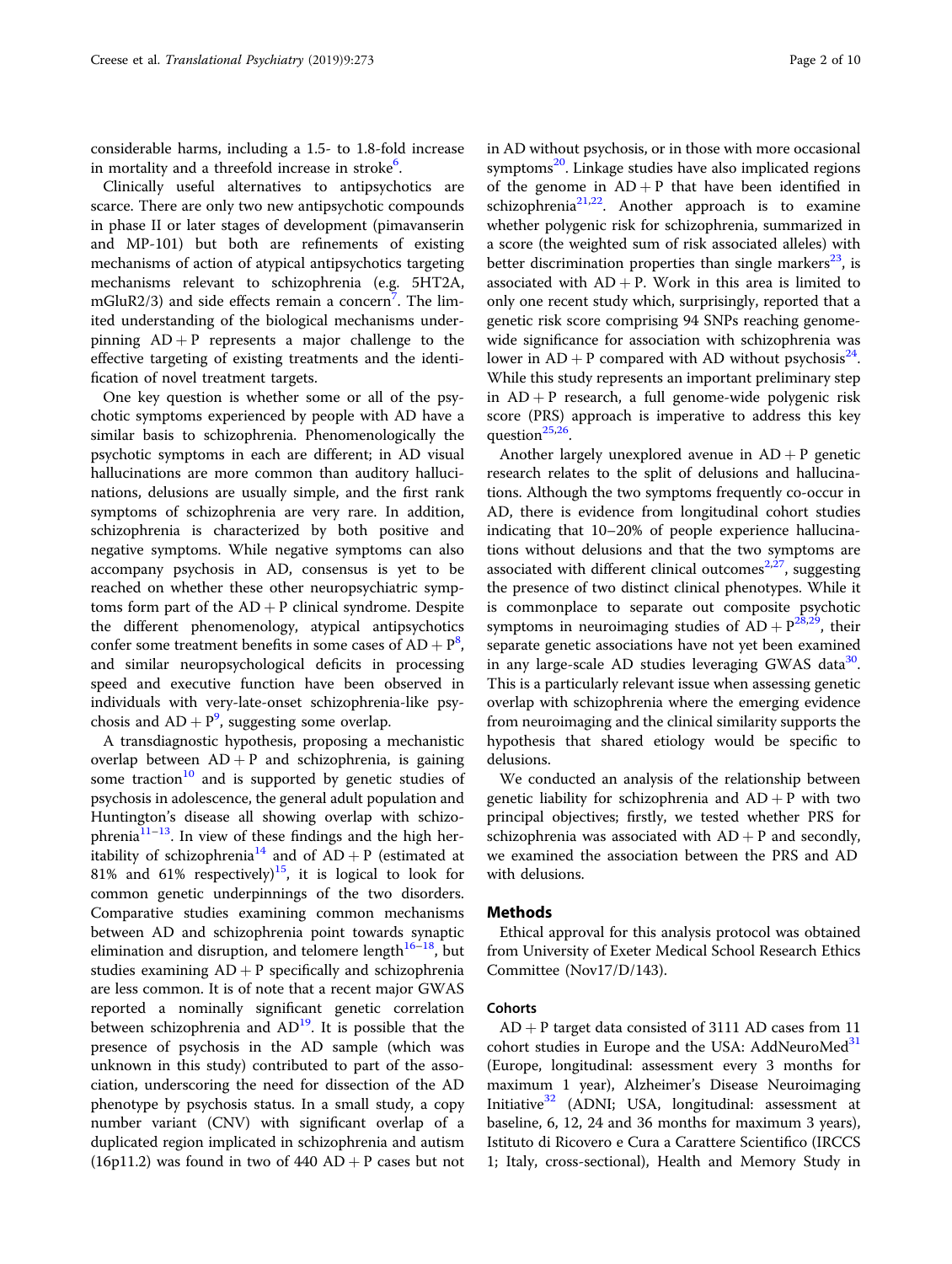Nord-Trøndelag<sup>[33](#page-9-0)</sup> (HMS; Norway, cross-sectional), Resource Use and Disease Couse in Dementia<sup>[34](#page-9-0)</sup> (REDIC; Norway, longitudinal: assessment every 6 months for maximum 2.5 years), Norwegian registry of persons assessed for cognitive symptoms $^{35}$  $^{35}$  $^{35}$  (NorCog; Norway, cross-sectional), Samhandling mellom avdeling for alderspsykiatri og kommunale sykehjem (SAM-AKS; Norway, cross-sectional), The Dementia Study in North-ern Norway<sup>[36](#page-9-0)</sup> (NordNorge, Norway, longitudinal: assessment at baseline and 1 year), Progression of Alzheimer's Disease and Resource Use<sup>[37](#page-9-0)</sup> (PADR; Norway, longitudinal: assessment at baseline and 1 year), The Dementia Study in Western Norway<sup>[38](#page-9-0)</sup> (DemVest; Norway, longitudinal: assessment every 12 months maximum 6 years); and data from the National Alzheimer's Coordinating Center (NACC; USA, longitudinal: assessment approximately every 12 months) and the National Institute on Aging Genetics Data Storage Site (NIAGADS), Table [1](#page-3-0)). Full cohort details are contained in the supplementary material and the Norwegian cohorts are also described in the latest GWAS of Alzheimer's disease<sup>19</sup>. Informed consent was obtained by each study for all participants.

Some data used in the preparation of this article were obtained from the Alzheimer's Disease Neuroimaging Initiative (ADNI) database ([adni.loni.usc.edu](http://adni.loni.usc.edu)). The ADNI was launched in 2003 as a public−private partnership, led by Principal Investigator Michael W. Weiner, MD. The primary goal of ADNI has been to test whether serial magnetic resonance imaging (MRI), positron emission tomography (PET), other biological markers, and clinical and neuropsychological assessment can be combined to measure the progression of mild cognitive impairment (MCI) and early Alzheimer's disease (AD). For up-to-date information, see [www.adni-info.org](http://www.adni-info.org).

### AD clinical assessments

Diagnosis of AD was performed according to ICD-10 etiological diagnosis, NINCDS-ADRDA criteria or clinical diagnosis by psychiatrist or geriatrician. Longitudinal data were available for seven cohorts (ADNI, AddNeuroMed, DemVest, NordNorge, PADR, REDIC, NACC) and psychotic symptom classification was based on the maximum amount of follow-up data available. Any cases with a history of bipolar disorder or schizophrenia were excluded. For NorCog, PADR, REDIC, SAM-AKS, NACC and ADNI the necessary information on psychiatric history was extracted from source study data resulting in 3, 1, 2, 1, 31 and 1 exclusions, respectively. For AddNeuroMed, Dem-Vest, IRCCS 1 and NordNorge this was an exclusion criterion applied at entry to those individual studies. No information about psychiatric history was available for the HMS study. Dementia severity was assessed in all cohorts by Mini Mental State Examination (MMSE) and psychotic symptoms were assessed by the Neuropsychiatric Inventory (NPI) or its short version, the Neuropsychiatric Inventory Questionnaire (NPI-Q), they are among the most widely used validated instruments to assess psychosis<sup>39</sup>. Psychotic symptoms are rated on the basis of items A (delusions) and B (hallucinations) of the NPI and NPI-Q. These are two different versions of the same scale, which are strongly correlated and have good between-rater and test−retest reliability, particularly for the psychosis items<sup>31,40</sup>. Ratings were carried about by trained research staff in all cohorts. In the full NPI, neuropsychiatric symptoms are coded as present or absent first. If rated present they are further scored according to their frequency  $(1-4)$  and severity  $(1-3)$  with the resulting scores multiplied to give an overall rating (i.e. possible scores are 1, 2, 3, 4, 6, 8, 9 and 12 with 0 indicating no symptoms). The NPI-Q is rated only on a scale of 0−3 according to the severity of the symptom. Both scales have been designed to be completed by verbal interview with a proxy informant who knows the person with AD well. Several diagnostic criteria for  $AD + P$  have been proposed but none have been adopted clinically, meaning that where in other psychiatric disorders medical records can be screened, in  $AD + P$  this would be unreliable and ratings on specific validated assessment scales must be used. Using such scales, we thus undertook examination of three related but progressively more homogenous psychotic phenotypes:

- 1. Psychosis wide: Psychosis present: the presence of delusions or hallucinations (NPI/NPI-Q item A or  $B > 0$ ) at any point; No psychosis: no evidence of delusions or hallucinations (NPI/NPI-Q item A or  $B = 0$ ) at any point in follow up.
- 2. Psychosis narrow: Psychosis present: the presence of delusions or hallucinations (NPI/NPI-Q item A or B > 0) at any point; No psychosis: here, an additional level of screening was applied to those rated as having no delusions or hallucinations. In these cases, if an individual was psychosis-free based on criteria for psychosis wide but had not yet reached a moderately severe dementia stage based on available data (defined as MMSE < 20) they were excluded from the analysis. This is a similar approach to that used in most previous  $AD + P$  genetic research<sup>[24,41](#page-9-0)</sup>.
- 3. Delusions narrow: Delusions present: the presence of delusions (NPI/NPI-Q item  $A > 0$ ) at any point during follow-up. Thus, the delusion group was the psychosis narrow group above with any individuals rated as having hallucinations only removed. No delusions: as per psychosis narrow.

## Genotyping and QC

The genotyping chips used are detailed in Table [1](#page-3-0). Raw genotype data for individual cohorts underwent appropriate QC steps (implemented in PLINK). SNPs with a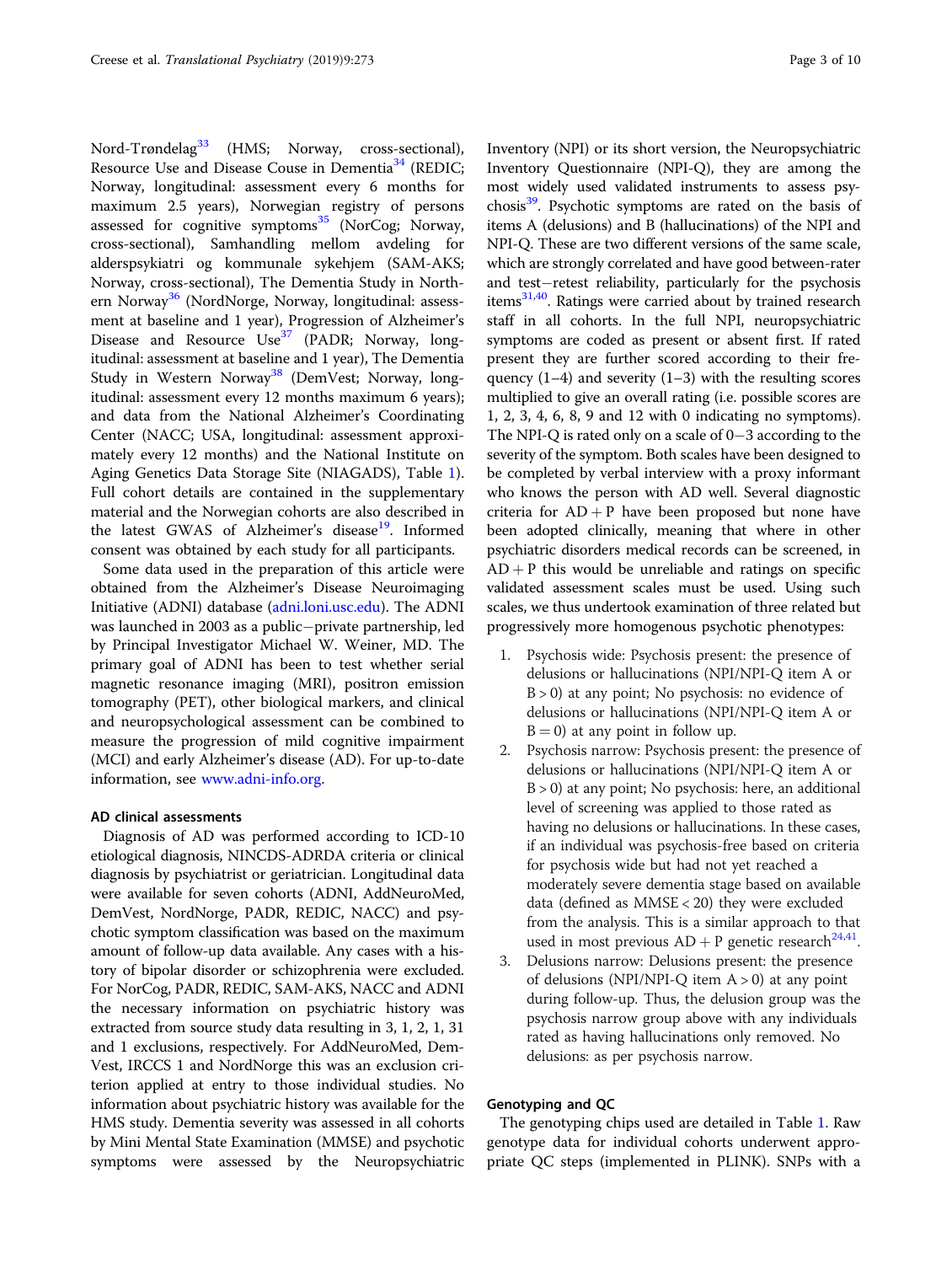| ă      |
|--------|
| j<br>i |
| ;      |
|        |
|        |

|                                                                                                                                                                                            | z    | Age                       |                |           |            | Gender                            |                                                             | <b>MMSE</b>                       |                  |                           |                 |                          | Scale Follow-up (years) <sup>a,b</sup> | Number of assessments doneb | Array                     |
|--------------------------------------------------------------------------------------------------------------------------------------------------------------------------------------------|------|---------------------------|----------------|-----------|------------|-----------------------------------|-------------------------------------------------------------|-----------------------------------|------------------|---------------------------|-----------------|--------------------------|----------------------------------------|-----------------------------|---------------------------|
|                                                                                                                                                                                            |      | $\mathsf{A} - \mathsf{A}$ |                | $AD + P$  |            | $\mathsf{A}\mathsf{D}-\mathsf{P}$ | $\mathsf{AD} + \mathsf{P}$                                  | $\mathsf{A}\mathsf{D}-\mathsf{P}$ |                  | $\mathbf{A} + \mathbf{D}$ |                 |                          |                                        |                             |                           |
|                                                                                                                                                                                            |      | Mean                      |                | SD Mean   | G          | ω<br>% mal                        | % male                                                      | Mean                              | G                | Mean                      | S               |                          |                                        |                             |                           |
| AddNeuroMed                                                                                                                                                                                | 225  | 76                        |                | 78        | 5.6        | 42                                | 24                                                          | ಸ                                 | 4.6              | 20                        | 4.8             | $\frac{\overline{p}}{p}$ |                                        | ص                           | Illumina 610              |
| <b>ADNI</b>                                                                                                                                                                                | 248  | 26                        | 7.2            | 74        | 74         | 3                                 | 43                                                          | 24                                | 2.5              | 23                        | 2.5             | $Q = NP$                 |                                        |                             | Illumina OmniExpress      |
| <b>DemVest</b>                                                                                                                                                                             | 80   | R                         | 83             | 26        | 5.5        | 23                                | 38                                                          | 24                                | 2.4              | 23                        | 24              | $\overline{2}$           |                                        | ↶                           | Illumina OmniExpress      |
| <b>IRCCS</b>                                                                                                                                                                               | 326  | 78                        | 7.4            | 29        | 64         | 4                                 | 36                                                          | $\overline{4}$                    | $\overline{61}$  | $\supseteq$               | 6.3             | $\frac{\overline{p}}{p}$ | C                                      |                             | Illumina GSA              |
| HMS                                                                                                                                                                                        | 178  | 86                        | 6.2            | 86        | 7.6        | 24                                | 28                                                          | $\bar{4}$                         | 6.8              | $\supseteq$               | 6.0             | $\overline{\Xi}$         | $\circ$                                |                             | Illumina OmniExpress      |
| NorCog                                                                                                                                                                                     | 563  | 74                        | $\overline{9}$ | 77        | 82         | ₩                                 | 39                                                          | 22                                | 4.2              | $\overline{z}$            | 4.6             | <b>O-lev</b>             | 0                                      |                             | Illumina OmniExpress      |
| NordNorge                                                                                                                                                                                  | 133  | 80                        | 6.7            | 83        | 62         | 42                                | 36                                                          | 24                                | 43               | 22                        | 4.5             | $\overline{\Xi}$         |                                        |                             | Illumina OmniExpress      |
| <b>PADR</b>                                                                                                                                                                                | 106  | 26                        | 6.6            | 77        | 6.6        | 35                                | $\approx$                                                   | $\overline{2}1$                   | 43               | $\overline{\mathcal{N}}$  | $4\overline{4}$ | <b>O-lan</b>             |                                        |                             | Illumina OmniExpress      |
| REDIC                                                                                                                                                                                      | 323  | 86                        | 6.9            | 84        | 74         | 35                                | 32                                                          | $\overline{1}$                    | 64               | $\frac{6}{2}$             | 6.5             | $\overline{P}$           | $\sim$                                 |                             | Illumina OmniExpress      |
| SAM-AKS                                                                                                                                                                                    | 93   | 86                        | 6.8            | 86        | $\sqrt{2}$ | 29                                | 38                                                          | $\frac{6}{2}$                     | 5.0              | $\frac{5}{1}$             | 52              | $\overline{\Xi}$         | $\circ$                                |                             | Illumina OmniExpress      |
| NACC                                                                                                                                                                                       | 836  | 2                         | 7.8            | 78        | 0          | 54                                | $\ddot{4}$                                                  | $\overline{20}$                   | $\overline{7.1}$ | $\overline{0}$            | 7.0             | Q-lex                    | $\sim$                                 |                             | Illumina 660/Omni Express |
| Total                                                                                                                                                                                      | 3111 | 79                        | 87             | $\otimes$ | 8.2        | $\overline{4}$                    | 57                                                          | $\approx$                         | $\circ$          | $\approx$                 | 6.8             |                          |                                        |                             |                           |
| ary denotes that the study was cross-sectional (i.e. one assessment available)<br>NPI Neuropsychiatric Inventory (full version), NPI-Q Neuropsychiatric<br><sup>b</sup> Figures are median |      |                           |                |           |            |                                   | Inventory-Questionnaire, MMSE Mini Mental State Examination |                                   |                  |                           |                 |                          |                                        |                             |                           |

<span id="page-3-0"></span>Creese et al. Translational Psychiatry (2019) 9:273 Page 4 of 10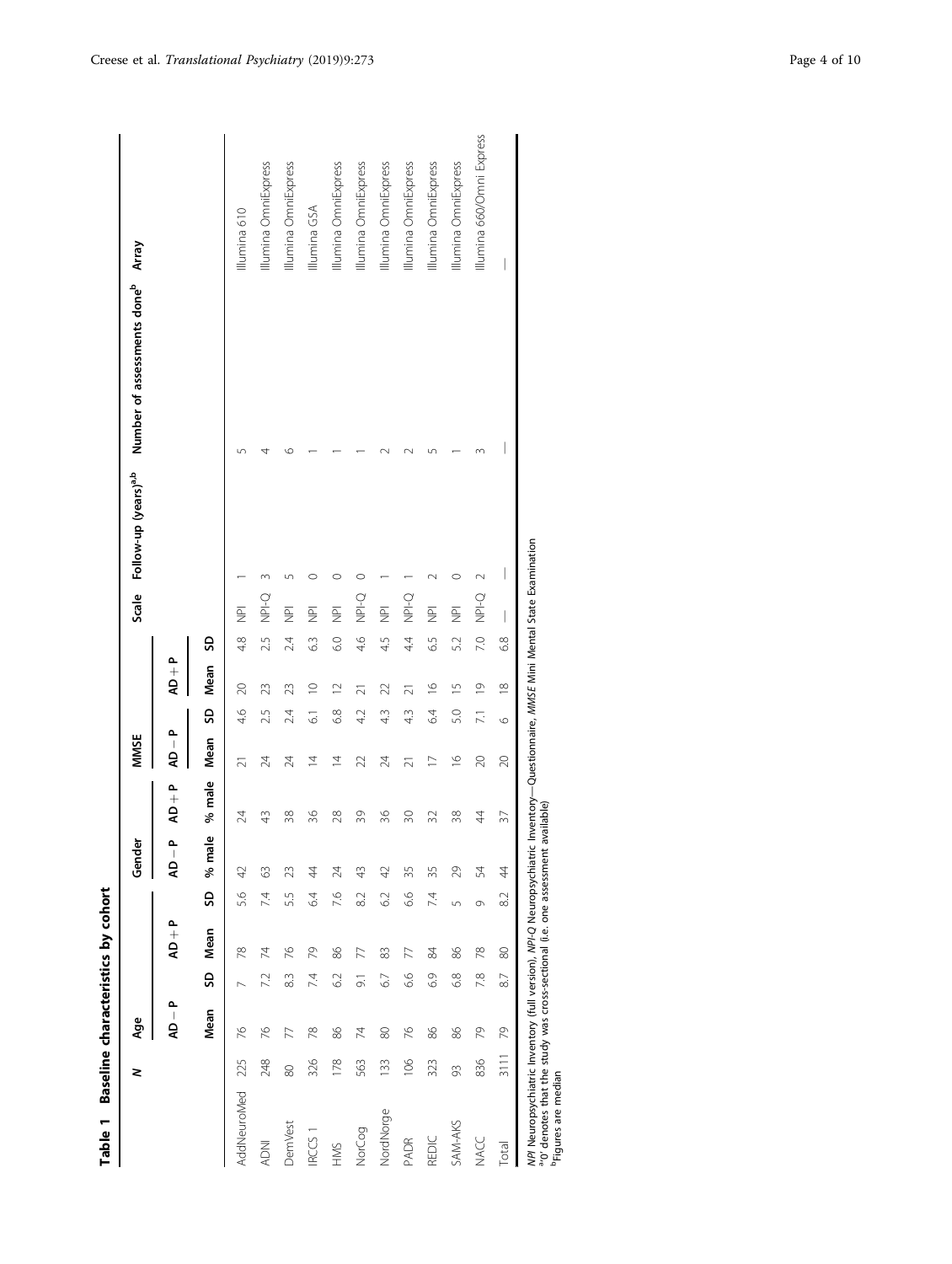|                |                  | Psychosis wide |      |         |    | Psychosis narrow |        |    |         |    | <b>Delusions narrow</b> |        |      |              |    |
|----------------|------------------|----------------|------|---------|----|------------------|--------|----|---------|----|-------------------------|--------|------|--------------|----|
|                | $\boldsymbol{N}$ | Absent         |      | Present |    | N                | Absent |    | Present |    | N                       | Absent |      | Present      |    |
|                |                  | n              | $\%$ | n       | %  |                  | n      | %  | n       | %  |                         | n      | $\%$ | $\mathsf{n}$ | %  |
| AddNeuroMed    | 225              | 133            | 59   | 92      | 41 | 157              | 65     | 41 | 92      | 59 | 142                     | 65     | 46   | 77           | 54 |
| <b>ADNI</b>    | 248              | 183            | 74   | 65      | 26 | 117              | 52     | 44 | 65      | 56 | 99                      | 52     | 53   | 47           | 47 |
| <b>DemVest</b> | 80               | 30             | 38   | 50      | 63 | 75               | 25     | 33 | 50      | 67 | 69                      | 25     | 36   | 44           | 64 |
| <b>IRCCS 1</b> | 326              | 222            | 68   | 104     | 32 | 293              | 189    | 65 | 104     | 35 | 271                     | 189    | 70   | 82           | 30 |
| <b>HMS</b>     | 178              | 107            | 60   | 71      | 40 | 162              | 91     | 56 | 71      | 44 | 152                     | 91     | 60   | 61           | 40 |
| NorCog         | 563              | 402            | 71   | 161     | 29 | 288              | 127    | 44 | 161     | 56 | 260                     | 127    | 49   | 133          | 51 |
| NordNorge      | 133              | 105            | 79   | 28      | 21 | 45               | 17     | 38 | 28      | 62 | 38                      | 17     | 45   | 21           | 55 |
| PADR           | 106              | 62             | 58   | 44      | 42 | 83               | 39     | 47 | 44      | 53 | 80                      | 39     | 49   | 41           | 51 |
| <b>REDIC</b>   | 323              | 158            | 49   | 165     | 51 | 276              | 111    | 40 | 165     | 60 | 265                     | 111    | 42   | 154          | 58 |
| SAM-AKS        | 93               | 73             | 78   | 20      | 22 | 80               | 60     | 75 | 20      | 25 | 75                      | 60     | 80   | 15           | 20 |
| <b>NACC</b>    | 836              | 520            | 62   | 316     | 38 | 656              | 340    | 52 | 316     | 48 | 601                     | 340    | 57   | 261          | 43 |
| Total          | 3111             | 1995           | 64   | 1116    | 36 | 2232             | 1116   | 50 | 1116    | 50 | 2052                    | 1116   | 54   | 936          | 46 |

<span id="page-4-0"></span>Table 2 Frequencies of symptoms by cohort for the three psychosis phenotypes

Percentages may not sum to 100 due to rounding

minor allele frequency ≤5% and a Hardy Weinberg equilibrium  $p < 10^{-5}$  were excluded. The SNP and individual genotype failure threshold was set at 5% and individuals with mean heterozygosity ±3 standard deviations were excluded. The analysis was restricted to individuals of European ancestry using genetic principal components computed by EIGENSTRAT. Related (pi-hat > 0.2) or duplicate individuals both within and between cohorts were excluded. Phasing (EAGLE2) and imputation (PBWT) was done via the Sanger Imputation Service using the Haplotype Reference Consortium (r1.1) reference panel on all cohorts. After imputation only SNPs with an imputation quality (INFO) score  $> 0.4$  and MAF  $> 0.05$  were retained. This resulted in 4,895,913 SNPs common across all 11 cohorts available to compute polygenic risk scores.

The most recently published schizophrenia GWAS data from the Psychiatric Genomics Consortium (PGC) was used as base data to generate PRS in the target AD sample<sup>[26](#page-9-0)</sup>. SNPs with MAF < 0.1, INFO < 0.9 and indels were excluded from the base dataset to leave only the most informative SNPs and only one SNP from the extended MHC region was included $42$ . As a positive control and to evaluate the specificity of the association we then generated PRS of height and depression using the latest GIANT consortium and PGC GWAS results $40,43$ .

# Analysis

PRS for schizophrenia were generated in PRSice<sup>[44](#page-9-0)</sup> at the following ten GWAS p value thresholds  $(P_T)$ : 5 × 10<sup>-8</sup>,

 $1 \times 10^{-5}$ ,  $1 \times 10^{-4}$ ,  $1 \times 10^{-3}$ , 0.01, 0.05, 0.1, 0.2, 0.5 and 1. Clumping was performed  $(250 \text{ kb}, r2 > 0.1)$  to retain only the SNP with the strongest association in each window. The resulting PRS were standardized (centering by mean, scaling by standard deviation) for the analysis.

Power was calculated using AVENGEME $45$ , with schi-zophrenia parameters as set out in Palla and Dudbridge<sup>[45](#page-9-0)</sup> number of markers genotyped in both datasets was 76,213 (see section "Schizophrenia PRS is associated with AD psychosis status"), a prevalence of  $40\%$ <sup>[1](#page-8-0)</sup> and of  $36\%$ <sup>1</sup> was used for psychosis and delusions, and case-control sample fractions as per Table 2. There are no data available for estimated covariance between  $AD + P$  and schizophrenia but if this value is assumed to be 0.08 (less than the 0.13 and 0.17 for schizophrenia and major depressive disorder and bipolar disorder estimated by AVENGEME $45$ ), this study has ≥80% power for each  $P_T \ge 0.01$  for psychosis and delusions respectively but <80% power below this value. All statistical analysis was implemented in R. For each cohort ten logistic regression models (one per  $P_T$ ) were run with each of the previously defined psychosis phenotypes as the binary outcome and the first ten ancestry principal components included as covariates. Disease severity is accounted for in our "narrow" phenotype definitions and as there is no strong evidence that age and gender are associated with  $AD + P<sup>1</sup>$  $AD + P<sup>1</sup>$  $AD + P<sup>1</sup>$  so these were not included as covariates. Logistic regression assumptions were confirmed using the R "car" package. Proportion of variance explained  $(R^2)$  by PRS, on the observed scale, was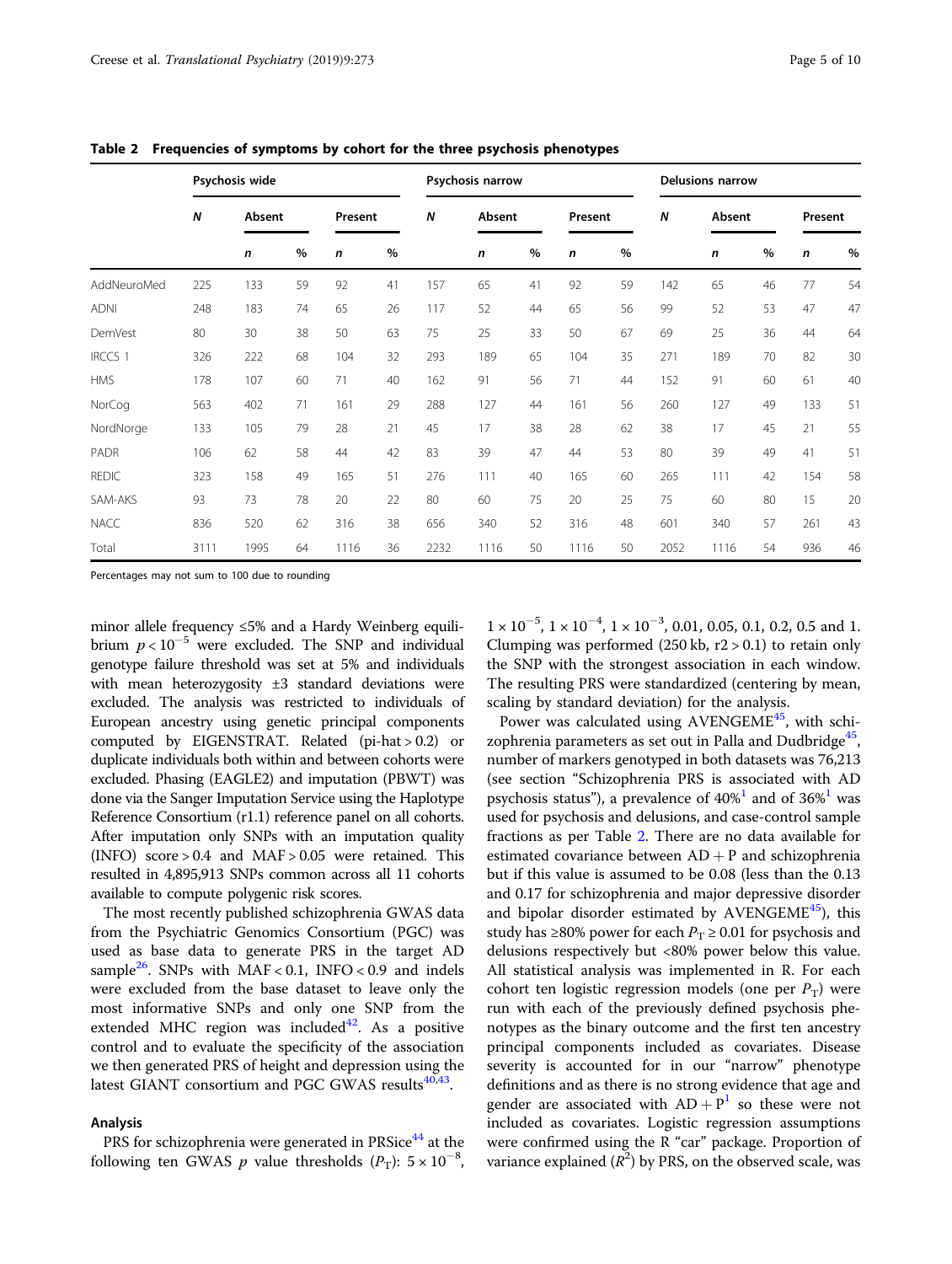<span id="page-5-0"></span>determined by subtracting the Nagelkerke's pseudo- $R^2$  of the null model from that of the full model. Regression coefficients for each  $P_T$  across all cohorts were then included in random effects meta-analyses to account for between-study variation in data collection protocols, frequency of psychosis and dementia severity $46-48$  $46-48$ . Metaanalysis was undertaken using the "rma" function in the "metafor" package using the REML method $49$ . Because the PRS calculated were correlated, a Bonferroni correction for multiple testing was considered too stringent. Using a correlation matrix of the ten PRS and the matSpD tool ([https://gump.qimr.edu.au/general/daleN/matSpD/\)](https://gump.qimr.edu.au/general/daleN/matSpD/), the effective number of independent tests was determined to



be 5 and the experiment-wide significance threshold for type I error rate of 5% determined to be  $p = 0.01$ . All tests reported are two-sided.

# Results

On average across all 11 cohorts, individuals were in the mild-moderate stages of dementia at first assessment (mean MMSE of 19). Mean MMSE by cohort ranged from an MMSE of 12 (IRCCS 1) to 24 (ADNI) and this was a correlate of the prevalence of psychosis in each cohort (note the denominator would be the overall cohort  $N$  in Table [1](#page-3-0)), with cohorts that contained individuals with more severe dementia typically having a higher proportion of people with psychosis. Between cohorts, mean age at baseline ranged from 75 to 87 years and the proportion of male participants ranged from 26 to 59%. There was little difference in age between the psychosis and no psychosis groups across all studies but gender distributions did differ.

Frequency of the three psychosis phenotypes by cohort is shown in Table [2](#page-4-0). Of the 3111 individuals screened, 1116 (36%) had psychosis (wide definition group). Of the 1995 who were rated as having no psychosis based on their assessment scale result alone, 879 had not yet reached the moderate stages of disease and so were excluded; 1116  $AD + P$  cases and 1116 AD no psychosis "controls" were included in the analysis of the narrow phenotype of psychosis. In all, 936 cases met the criteria for having delusions narrow.

# Schizophrenia PRS is associated with AD psychosis status

After clumping, 76,213 independent variants were available for computing PRS. Random effects meta-

|                      | Table 3 Random effects meta-analysis results for association between schizophrenia PRS across ten GWAS thresholds |  |
|----------------------|-------------------------------------------------------------------------------------------------------------------|--|
| $(P_T)$ and $AD + P$ |                                                                                                                   |  |

| $P_{\rm T}$         | nSNPs  |           | Psychosis wide |       |           | Psychosis narrow |       |           | <b>Delusions narrow</b> |       |
|---------------------|--------|-----------|----------------|-------|-----------|------------------|-------|-----------|-------------------------|-------|
|                     |        | <b>OR</b> | 95% CI         | p     | <b>OR</b> | 95% CI           | p     | <b>OR</b> | 95% CI                  | p     |
| $5 \times 10^{-08}$ | 125    | 1.04      | $0.96 - 1.13$  | 0.32  | 1.01      | $0.92 - 1.10$    | 0.89  | 1.03      | $0.94 - 1.14$           | 0.48  |
| $1 \times 10^{-05}$ | 511    | 1.07      | $0.98 - 1.16$  | 0.15  | 1.06      | $0.97 - 1.16$    | 0.20  | 1.06      | $0.97 - 1.17$           | 0.20  |
| $1 \times 10^{-04}$ | 1147   | 1.07      | $0.96 - 1.18$  | 0.21  | 1.07      | $0.96 - 1.19$    | 0.21  | 1.07      | $0.96 - 1.18$           | 0.21  |
| $1 \times 10^{-03}$ | 2922   | 1.09      | $0.98 - 1.21$  | 0.11  | 1.10      | $0.98 - 1.22$    | 0.10  | 1.09      | $0.98 - 1.21$           | 0.10  |
| 0.01                | 8709   | 1.14      | $1.05 - 1.23$  | 0.003 | 1.16      | $1.06 - 1.28$    | 0.002 | 1.18      | $1.06 - 1.30$           | 0.001 |
| 0.05                | 19,656 | 1.12      | $1.03 - 1.22$  | 0.01  | 1.13      | $1.02 - 1.24$    | 0.02  | 1.14      | $1.03 - 1.26$           | 0.01  |
| 0.1                 | 28,143 | 1.11      | $1.01 - 1.21$  | 0.02  | 1.12      | $1.02 - 1.24$    | 0.02  | 1.15      | $1.04 - 1.28$           | 0.01  |
| 0.2                 | 40,253 | 1.10      | $1.01 - 1.20$  | 0.04  | 1.12      | $1.01 - 1.24$    | 0.03  | 1.14      | $1.02 - 1.26$           | 0.02  |
| 0.5                 | 61,727 | 1.10      | $1.00 - 1.22$  | 0.04  | 1.13      | $1.02 - 1.25$    | 0.02  | 1.15      | $1.03 - 1.28$           | 0.01  |
|                     | 76,213 | 1.10      | $0.99 - 1.23$  | 0.08  | 1.13      | $1.02 - 1.25$    | 0.02  | 1.14      | $1.03 - 1.27$           | 0.02  |

OR odds ratio, odds ratio estimates may differ slightly from those represented in Fig. 1 due to rounding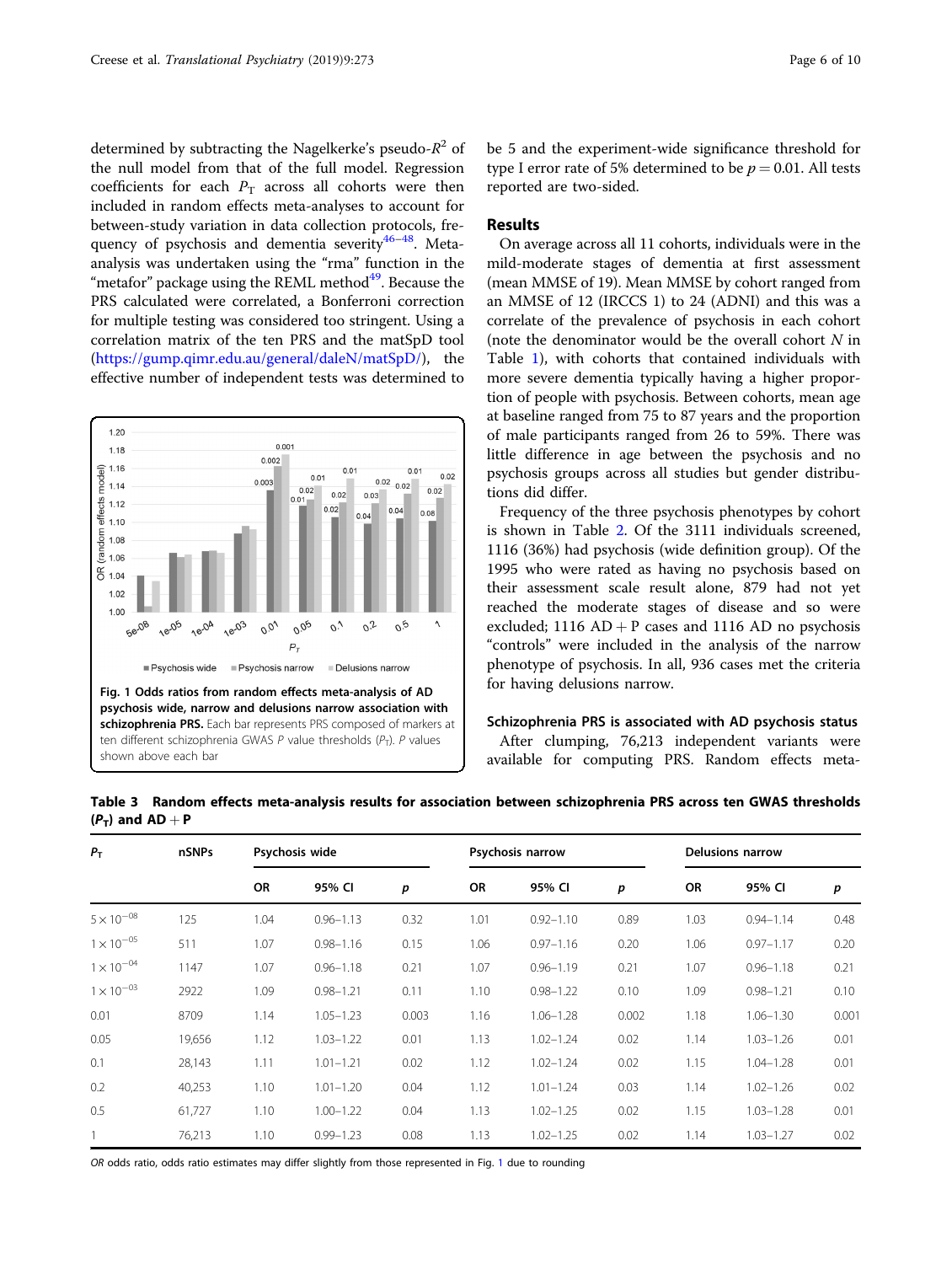<span id="page-6-0"></span>analysis across the 11 cohorts showed the largest OR for the schizophrenia PRS at  $P_T = 0.01$  and this was significantly associated with symptom status across the psychosis wide, psychosis narrow and delusions narrow phenotypes despite the progressively smaller sample size in each of these groups (OR: 1.14, 95% CI: 1.05–1.23,  $p =$ 0.003; OR: 1.16, 95% CI: 1.06–1.28,  $p = 0.004$ ; OR: 1.18, 95% CI:[1](#page-5-0).06–1.30,  $p = 0.001$  respectively) (see Fig. 1 and Table [3\)](#page-5-0). PRS was also significantly associated with both the psychosis narrow and delusions narrow phenotypes at every  $P_T > 0.01$ . The largest effect size was observed in the delusions narrow group. Overall, there was no evidence of significant heterogeneity;  $l^2$  statistics were close to 0% for  $P_T = 0.01$  across the three phenotypes.

In the individual cohort analysis, we observed that the effect estimates of association between schizophrenia PRS and  $AD + P$  in nine of the 11 studies were in the same direction  $(OR > 1)$ , albeit not statistically significantly (Supplementary Table 1). A forest plot of individual study estimates for delusions narrow at  $P_T = 0.01$ , the strongest association found in the above meta-analysis, is shown in Fig. 2. A similar plot at  $P_T = 1$  for comparison is shown in the Supplementary material along with plots for psychosis wide and psychosis narrow phenotypes. The highest Nagelkerke's  $R^2$  estimate was 2.9% (AddNeuroMed) and the lowest was <0.1% (IRCCS 1). An overall variance explained (Nagelkerke's  $R^2$ ) in  $AD + P$  by schizophrenia PRS of 0.08% was estimated by calculating the weighted average  $R^2$  across the 11 studies. To determine the specificity of the signal, PRS for major depression (using the PGC GWAS<sup>43</sup>) and height (GIANT consortium GWAS<sup>40</sup>) were generated post-hoc at  $P_T = 1$  and tested for

| Cohort                      | Ν   | R <sub>2</sub> |                                                                                                                                                                                                                                                         | Weight OR [95% CI]        |
|-----------------------------|-----|----------------|---------------------------------------------------------------------------------------------------------------------------------------------------------------------------------------------------------------------------------------------------------|---------------------------|
| AddNeuroMed                 | 142 | 0.029          |                                                                                                                                                                                                                                                         | 5.87% 1.47 [0.98, 2.21]   |
| <b>ADNI</b>                 | 99  | 0.028          |                                                                                                                                                                                                                                                         | 3.98% 1.45 [0.88, 2.38]   |
| <b>DemVest</b>              | 69  | 0.001          |                                                                                                                                                                                                                                                         | 2.59% 0.92 [0.50, 1.70]   |
| <b>HMS</b>                  | 152 | 0.014          |                                                                                                                                                                                                                                                         | 8.08% 1.26 [0.89, 1.78]   |
| <b>IRCCS1</b>               | 271 | $\mathbf{0}$   |                                                                                                                                                                                                                                                         | 11.30% 1.04 [0.78, 1.40]  |
| <b>NACC</b>                 | 601 | 0.004          | ∺∎⊣                                                                                                                                                                                                                                                     | 35.28% 1.12 [0.95, 1.33]  |
| NorCog                      | 260 | 0.017          |                                                                                                                                                                                                                                                         | 12.75% 1.30 [0.98, 1.71]  |
| NordNorge                   | 38  | 0.006          |                                                                                                                                                                                                                                                         | 1.41% 0.82 [0.36, 1.89]   |
| <b>PADR</b>                 | 80  | 0.025          |                                                                                                                                                                                                                                                         | 3.44% 1.40 [0.82, 2.39]   |
| <b>REDIC</b>                | 268 | 0.003          |                                                                                                                                                                                                                                                         | 12.71% 1.12 [0.85, 1.48]  |
| SAM-AKS                     | 75  | 0.01           |                                                                                                                                                                                                                                                         | 2.58% 1.26 [0.68, 2.33]   |
| <b>Random Effects Model</b> |     |                |                                                                                                                                                                                                                                                         | 100.00% 1.18 [1.06, 1.30] |
|                             |     |                |                                                                                                                                                                                                                                                         |                           |
|                             |     | $\mathbf 0$    | 1.5<br>0.5<br>$\overline{2}$<br>2.5<br>1                                                                                                                                                                                                                |                           |
|                             |     |                | OR                                                                                                                                                                                                                                                      |                           |
|                             |     |                | Fig. 2 Forest plot of meta-analysis of delusions narrow for PRS<br>calculated at $P_T = 0.01$ (i.e. 8709 SNPs). Overall estimate from<br>a contra con la CC a que se a catallata espacial de la causa de la causa de la causa de la catalla de la causa |                           |

random effects model is represented by the diamond below the individual study estimates

association with delusions using the same procedure as described in the section "Analysis". Neither PRS showed any evidence of association (major depression: OR: 1.03, 95% CI: 0.91-1.18,  $p = 0.61$ ; height: OR: 0.99, 95% CI:  $0.85-1.17, p=0.99$ ).

#### **Discussion**

We set out to examine whether genetic risk for psychotic symptoms in AD  $(AD + P)$  is attributable to common schizophrenia variants. Using polygenic scoring, we found that schizophrenia PRS was associated with  $AD + P$  in a collection of over 3000 well-characterized cases and the association persisted as the  $AD + P$  phenotype was more precisely defined, despite the progressively smaller N. The largest effect size was observed at  $P_T = 0.01$  which was associated with a 1.14-, 1.16- and 1.18-fold (per standard deviation increase in PRS) increased risk of psychosis (wide), psychosis (narrow) and delusions (narrow), respectively. In the individual cohort analysis, the odds ratios of 9 of the 11 studies were in the same direction  $(OR > 1)$ . In all, these new findings suggest that  $AD + P$  is part of a spectrum of neuropsychiatric conditions characterized by psychosis across the lifespan. However, in common with other studies in psychiatric genomics PRS are yet not appropriate for symptom or disease course prediction in  $AD + P$ . Although the variance explained by schizophrenia PRS in  $AD + P$  is only modest, with the  $R^2$  estimates being less than 1%, this should be seen in the context of the same PRS explaining around 2.5% of the variance in bipolar disorder and 1% in MDD in a cross-disorder analysis of the Psychiatric Genomics Consortium with significantly larger target sample sizes<sup>[50](#page-9-0)</sup>.

In line with our findings, a recent study in UK Biobank found psychotic experiences in the general population to be associated with PRS for schizophrenia, with the strongest association observed for delusions $12$ . Several possible conclusions can be drawn from the finding that the association was still observed in the delusions phenotype in this study, despite a considerably smaller N compared with the broader psychosis phenotypes. This finding may point towards a subset of  $AD + P$  patients that have a more schizophrenia-like phenotype. More work is needed to investigate whether further diagnostic refinements to  $AD + P$  syndrome definitions are necessary, which may provide a more robust approach for pharmacological intervention trials. Related to this, from a methodological point of view, we show that there is a need for future studies in AD to consider delusions and hallucinations separately. We cannot rule out a genetic association between hallucinations in AD and schizophrenia in these cohorts but the evidence at present suggests a weaker association than for delusions. One might speculate that this is due to visual hallucinations in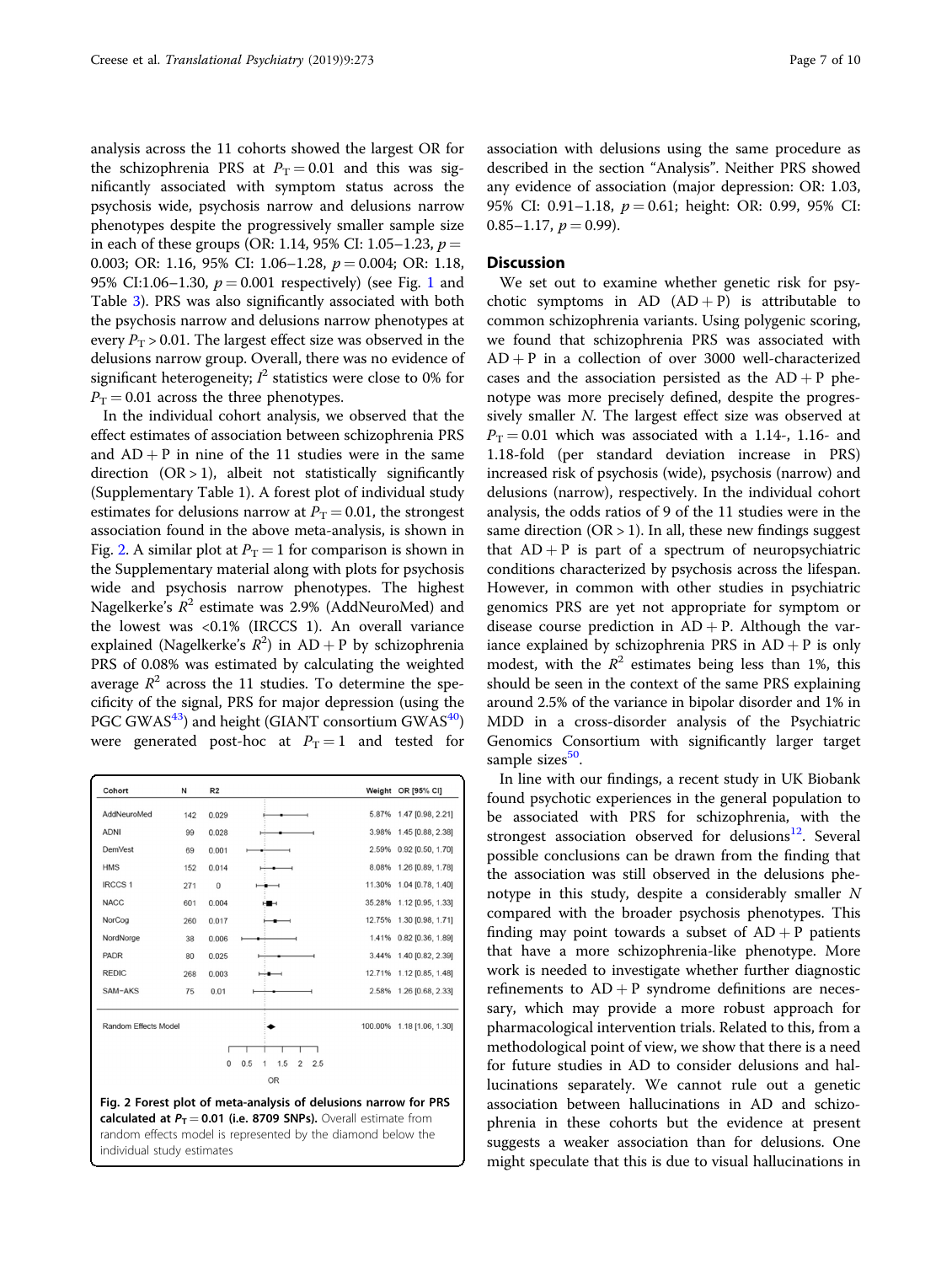AD being more often the result of a broader range of causes (e.g. due to medication or delirium) than delusions, thus introducing more noise into the phenotype. The final wider implication is related to the schizophrenia PRS being associated with a broad spectrum of psychotic disorders and personality traits $11-13,50-52$  $11-13,50-52$  $11-13,50-52$  $11-13,50-52$ . Our findings support a transdiagnostic explanation of delusions, which reaches into neurodegenerative disease and is underpinned by a degree of common genetic liability.

A key strength of our study is the detailed phenotyping with longitudinal data being available in 7 of the 11 cohorts. Rather than relying on medical record screens, which would be highly unreliable for  $AD + P$  given the lack of universally accepted and used diagnostic criteria, every individual in our analysis was assessed using specific, reliable assessment tools. We then used this data to dissect  $AD + P$  phenotype by focusing on delusions as well as the broader syndrome. We also followed previous research by taking extra measures to screen the "control" groups. This removed any cases in the mild stages of disease who had not yet developed symptoms (i.e. those still at risk $^{1}$  $^{1}$  $^{1}$ ). This approach has been used in most previous genetic research but our extension to focus on delusions in  $AD + P$  is novel. Our finding that the association persisted with this more precision definition is consistent with genetic studies of other polygenic traits, like depression $43$ .

For one study (HMS) data on history of major psychiatric conditions were not available. It is possible that some individuals with schizophrenia were present in this cohort; however, HMS is a cohort with a mean age of 87 so it is highly unlikely that the number would be more than one or two out of 178 people in the HMS cohort (this is also supported by the very small numbers we found among the other studies we screened). With over 3000 samples, this is, to our knowledge, the largest analysis of  $AD + P$  to exploit GWAS data<sup>[41](#page-9-0)</sup>. We acknowledge that using different cohorts has led to some variability due to sampling but it is important to acknowledge that there are no single cohorts which are large enough to conduct an analysis of this kind and because of potential sampling and protocol variations across the individual studies we ensured an appropriate analysis was implemented to account for this variability; the same approach as used in other studies examining PRS in complex phenotypes $46-48$  $46-48$  $46-48$ . We had access to raw individual-level clinical and genotype data, allowing us to run the same regression models in each study. This included undertaking the same QC across cohorts, imputing all chip data to the same reference panel and analyzing only SNPs present across all cohorts. After ensuring this standardized process was followed for each cohort we ran a random effects metaanalysis, allowing for the effect of the PRS on  $AD + P$  to vary across studies. In all, and in the absence of a single large enough study, these measures provide the most robust estimates, as reflected in the low heterogeneity statistics of the meta-analysis and the narrow range of effect estimates and overlapping confidence intervals across the 11 studies included (Fig. [2](#page-6-0) and Supplementary Figs. 1–3). Finally, as with all similar studies, these results are not generalizable to individuals with non-European ancestry; there is an equal imperative to extend the genomics of  $AD + P$  to other populations as in AD itself.

A previous study that examined a genetic risk score at a more conservative  $P<sub>T</sub>$  comprised of only 94 genome-wide significant schizophrenia SNPs found it to be lower in  $AD + P \csc^{24}$  $AD + P \csc^{24}$  $AD + P \csc^{24}$ . Our study is a similar size to this previous study, and the NACC data were used in both. Given that a PRS with only 94 SNPs will be a less powerful predictor than a full genome-wide score, it is possible larger studies will be needed to confirm associations at this more conservative  $P_T$ . Nevertheless, schizophrenia is highly polygenic; tens of thousands of markers explain only 7% of the variance on the liability scale, while for optimum crosstrait case-control (e.g. schizophrenia and bipolar) prediction many thousands more SNPs are required<sup>50</sup>. In addition, cases of schizophrenia in the PGC study (used as base sample to estimate PRS) include patients with both a positive and negative syndrome. There is evidence that negative and disorganized symptoms are more heritable than positive, which—although we report a positive association—may reduce the power of schizophrenia PRS at more conservative  $P_T$  to discriminate AD cases with or without psychotic symptoms $^{53,54}$  $^{53,54}$  $^{53,54}$  $^{53,54}$  $^{53,54}$ . Accordingly, a full account of association between schizophrenia and  $AD + P$ should exploit the full polygenic nature of schizophrenia; our study is the first to do this and the findings represent an important further step towards a complete account of the relationship between common schizophrenia variants and  $AD + P$ . Another important milestone will be an appropriately powered discovery GWAS of  $AD + P$  and all of these points underscore the need for increasing samples sizes in this field.

In summary, these findings support shared genetic liability between schizophrenia and psychosis in AD. This provides a strong rationale for further work to build a clearer clinical and biological understanding of the psychosis syndrome in AD, an urgently needed step for better management and treatment development.

#### Acknowledgements

Data collection and sharing for this project was funded by the Alzheimer's Disease Neuroimaging Initiative (ADNI) (National Institutes of Health Grant U01 AG024904) and DOD ADNI (Department of Defense award number W81XWH-12-2-0012). ADNI is funded by the National Institute on Aging, the National Institute of Biomedical Imaging and Bioengineering, and through generous contributions from the following: AbbVie, Alzheimer's Association; Alzheimer's Drug Discovery Foundation; Araclon Biotech; BioClinica, Inc.; Biogen; Bristol-Myers Squibb Company; CereSpir, Inc.; Cogstate; Eisai Inc.; Elan Pharmaceuticals, Inc.; Eli Lilly and Company; EuroImmun; F. Hoffmann-La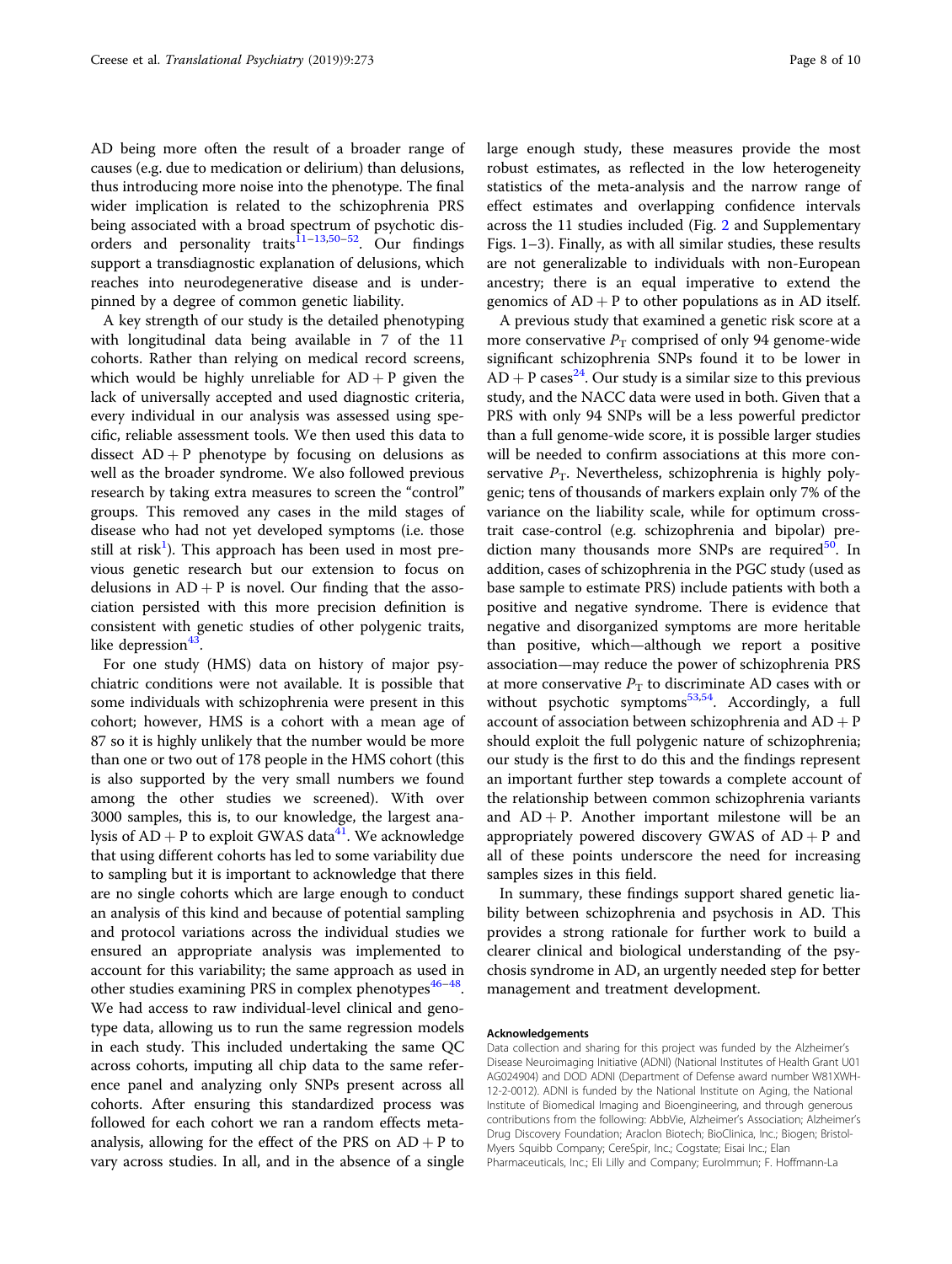<span id="page-8-0"></span>Roche Ltd and its affiliated company Genentech, Inc.; Fujirebio; GE Healthcare; IXICO Ltd.; Janssen Alzheimer Immunotherapy Research & Development, LLC.; Johnson & Johnson Pharmaceutical Research & Development LLC.; Lumosity; Lundbeck; Merck & Co., Inc.; Meso Scale Diagnostics, LLC.; NeuroRx Research; Neurotrack Technologies; Novartis Pharmaceuticals Corporation; Pfizer Inc.; Piramal Imaging; Servier; Takeda Pharmaceutical Company; and Transition Therapeutics. The Canadian Institutes of Health Research provides funds to support ADNI clinical sites in Canada. Private sector contributions are facilitated by the Foundation for the National Institutes of Health [\(www.fnih.org\)](http://www.fnih.org). The grantee organization is the Northern California Institute for Research and Education, and the study is coordinated by the Alzheimer's Therapeutic Research Institute at the University of Southern California. ADNI data are disseminated by the Laboratory for Neuro Imaging at the University of Southern California. Data for this study were prepared, archived, and distributed by the National Institute on Aging Alzheimer's Disease Data Storage Site (NIAGADS) at the University of Pennsylvania (U24-AG041689), funded by the National Institute on Aging. The Alzheimer's Disease Genetics Consortium (ADGC) supported the collection of samples used in this study through National Institute on Aging (NIA) grants U01AG032984 and RC2AG036528. Samples from the National Cell Repository for Alzheimer's Disease (NCRAD), which receives government support under a cooperative agreement grant (U24 AG21886) awarded by the National Institute on Aging (NIA), were used in this study. We thank contributors who collected samples used in this study, as well as patients and their families, whose help and participation made this work possible. The NACC database is funded by NIA/ NIH Grant U01 AG016976. NACC data are contributed by the NIA-funded ADCs: P30 AG019610 (PI Eric Reiman, MD), P30 AG013846 (PI Neil Kowall, MD), P50 AG008702 (PI Scott Small, MD), P50 AG025688 (PI Allan Levey, MD, PhD), P50 AG047266 (PI Todd Golde, MD, PhD), P30 AG010133 (PI Andrew Saykin, PsyD), P50 AG005146 (PI Marilyn Albert, PhD), P50 AG005134 (PI Bradley Hyman, MD, PhD), P50 AG016574 (PI Ronald Petersen, MD, PhD), P50 AG005138 (PI Mary Sano, PhD), P30 AG008051 (PI Steven Ferris, PhD), P30 AG013854 (PI M. Marsel Mesulam, MD), P30 AG008017 (PI Jeffrey Kaye, MD), P30 AG010161 (PI David Bennett, MD), P50 AG047366 (PI Victor Henderson, MD, MS), P30 AG010129 (PI Charles DeCarli, MD), P50 AG016573 (PI Frank LaFerla, PhD), P50 AG016570 (PI Marie-Francoise Chesselet, MD, PhD), P50 AG005131 (PI Douglas Galasko, MD), P50 AG023501 (PI Bruce Miller, MD), P30 AG035982 (PI Russell Swerdlow, MD), P30 AG028383 (PI Linda Van Eldik, PhD), P30 AG010124 (PI John Trojanowski, MD, PhD), P50 AG005133 (PI Oscar Lopez, MD), P50 AG005142 (PI Helena Chui, MD), P30 AG012300 (PI Roger Rosenberg, MD), P50 AG005136 (PI Thomas Montine, MD, PhD), P50 AG033514 (PI Sanjay Asthana, MD, FRCP), P50 AG005681 (PI John Morris, MD), and P50 AG047270 (PI Stephen Strittmatter, MD, PhD). NIAGADS datasets NG00022, NG00023, and NG00024 contain ADC samples. This paper represents independent research part funded by the National Institute for Health Research (NIHR) Biomedical Research Centre at South London and Maudsley NHS Foundation Trust and King's College London. The views expressed are those of the author(s) and not necessarily those of the NHS, the NIHR or the Department of Health and Social Care. Funding for genotyping the IRCCS 1 samples was provided by the University of Exeter. IRCCS data were fully supported by "Ministero della Salute", I.R.C.C.S. Research Program, Ricerca Corrente 2018−2020, Linea n. 2 "Meccanismi genetici, predizione e terapie innovative delle malattie complesse" and by the "5 × 1000" voluntary contribution to the Fondazione I.R.C.C.S. Ospedale "Casa Sollievo della Sofferenza". The authors are grateful to the investigators of the AddNeuroMed consortium for providing clinical data. AddNeuroMed is funded through the EU FP6 program as part of InnoMed. In addition, we are grateful for additional support from Alzheimer's Research UK. The authors' work has been supported in part by the National Institute for Health Research (NIHR) Biomedical Research Centre at South London and Maudsley NHS Foundation Trust and King's College London. The views expressed are those of the author (s) and not necessarily those of the NHS, the NIHR or the Department of Health. The authors wish to thank the Norwegian registry of persons assessed for cognitive symptoms (NorCog) for providing access to patient data and biological material. NorCog is financed by South-Eastern Norway Regional Health Authority and Norwegian National Advisory Unit on Ageing and Health. The organization and the data collection of HMS cohort has been funded by the Norwegian Institute of Public Health, the Norwegian University of Science and Technology (NTNU), Nord-Trøndelag Hospital Trust and Innlandet Hospital Trust. The REDIC-NH study was administrated by the research centre for Age-Related Functional Decline and Disease, Innlandet Hospital Trust, and was initiated by the Norwegian Health Directorate, which also provides funding for

the data collection. The data collection of the SAM-AKS cohort has been funded by the research centre for Age-Related Functional Decline and Disease, Innlandet Hospital Trust. The authors are grateful to deCODE Genetics for performing the genotyping in the Norwegian cohorts.

#### Author details

<sup>1</sup> University of Exeter Medical School, Exeter, UK. <sup>2</sup> Norwegian, Exeter and King's College Consortium for Genetics of Neuropsychiatric Symptoms in Dementia, Exeter, UK. <sup>3</sup>Social Genetic and Developmental Psychiatry Centre, Institute of Psychiatry, Psychology and Neuroscience, King's College London, London, UK. <sup>4</sup> <sup>4</sup>Research Centre of Age-Related Functional Decline and Disease, Innlandet Hospital Trust, Pb 682312 Ottestad, Norway. <sup>5</sup>Norwegian National Advisory Unit on Ageing and Health, Vestfold Hospital Trust, Tønsberg, Norway. 6 NORMENT, Institute of Clinical Medicine, University of Oslo, Oslo, Norway. 7 NORMENT, Division of Mental Health and Addiction, Oslo University Hospital, Oslo, Norway. <sup>8</sup>Department of Old Age Psychiatry, Institute of Psychiatry, Psychology and Neuroscience, King's College London, London, UK. <sup>9</sup>Department of Research and Innovation, Helse Fonna, Haugesund, Norway. <sup>10</sup>Department of Clinical Medicine, University of Bergen, Bergen, Norway. <sup>11</sup>Department of Geriatric Medicine, Oslo University Hospital, Oslo, Norway. <sup>12</sup>Department of Community Medicine, University of Tromsø, Tromsø, Norway. <sup>13</sup>Department of Neurology, Oslo University Hospital, Oslo, Norway. <sup>14</sup>NORMENT, Department of Clinical Science, University of Bergen, Bergen, Norway. 15Department of Medical Genetics, Oslo University Hospital, Oslo, Norway. <sup>16</sup>Complex Structure of Geriatrics, Department of Medical Sciences, Fondazione IRCCS "Casa Sollievo della Sofferenza", San Giovanni Rotondo, FG, Italy. <sup>17</sup>Department of Basic and Clinical Neuroscience, Institute of Psychiatry, Psychology and Neuroscience, King's College London, London, UK. <sup>18</sup>Geriatric Department, St. Olav Hospital, University Hospital of Trondheim, Trondheim, Norway. <sup>19</sup>Department of Neuromedicine and Movement Science, Norwegian University of Science and Technology, Trondheim, Norway. <sup>20</sup>Department of Mental Health, Norwegian University of Science and Technology, Trondheim, Norway. <sup>21</sup>Department of Psychiatry, Namsos Hospital, Namsos, Norway. <sup>22</sup>Department of Neurology, Akershus University Hospital, Lørenskog, Norway. <sup>23</sup>Institute of Clinical Medicine, Campus Ahus, University of Oslo, Oslo, Norway.  $24$ Centre for Age-Related Medicine, Stavanger University Hospital, Stavanger, Norway. 25Faculty of Medicine, University of Oslo, Oslo, Norway

#### Conflict of interest

C.B. has received contract grant funding from Lundbeck, Takeda, and Axovant pharmaceutical companies and honoraria from Lundbeck, Lilly, Otusaka, and Orion pharmaceutical companies. D.A. has received research support and/or honoraria from Astra-Zeneca, H. Lundbeck, Novartis Pharmaceuticals, and GE Health, and serves as a paid consultant for H. Lundbeck and Axovant. The remaining authors declare that they have no conflict of interest.

#### Publisher's note:

Springer Nature remains neutral with regard to jurisdictional claims in published maps and institutional affiliations.

Supplementary Information accompanies this paper at ([https://doi.org/](https://doi.org/10.1038/s41398-019-0592-5) [10.1038/s41398-019-0592-5\)](https://doi.org/10.1038/s41398-019-0592-5).

Received: 16 August 2019 Revised: 6 September 2019 Accepted: 23 September 2019 Published online: 22 October 2019

#### References

- Ropacki, S. A. & Jeste, D. V. Epidemiology of and risk factors for psychosis of Alzheimer's disease: a review of 55 studies published from 1990 to 2003. Am. J. Psychiatry 162, 2022–2030 (2005).
- 2. Connors, M. H., Ames, D., Woodward, M. & Brodaty, H. Psychosis and clinical outcomes in Alzheimer disease: a longitudinal study. Am. J. Geriatr. Psychiatry 26, 304–313 (2018).
- Weamer, E. A. et al. The relationship of excess cognitive impairment in MCI and early Alzheimer disease to the subsequent emergence of psychosis. Int. Psychogeriatr. 21, 78–85 (2009).